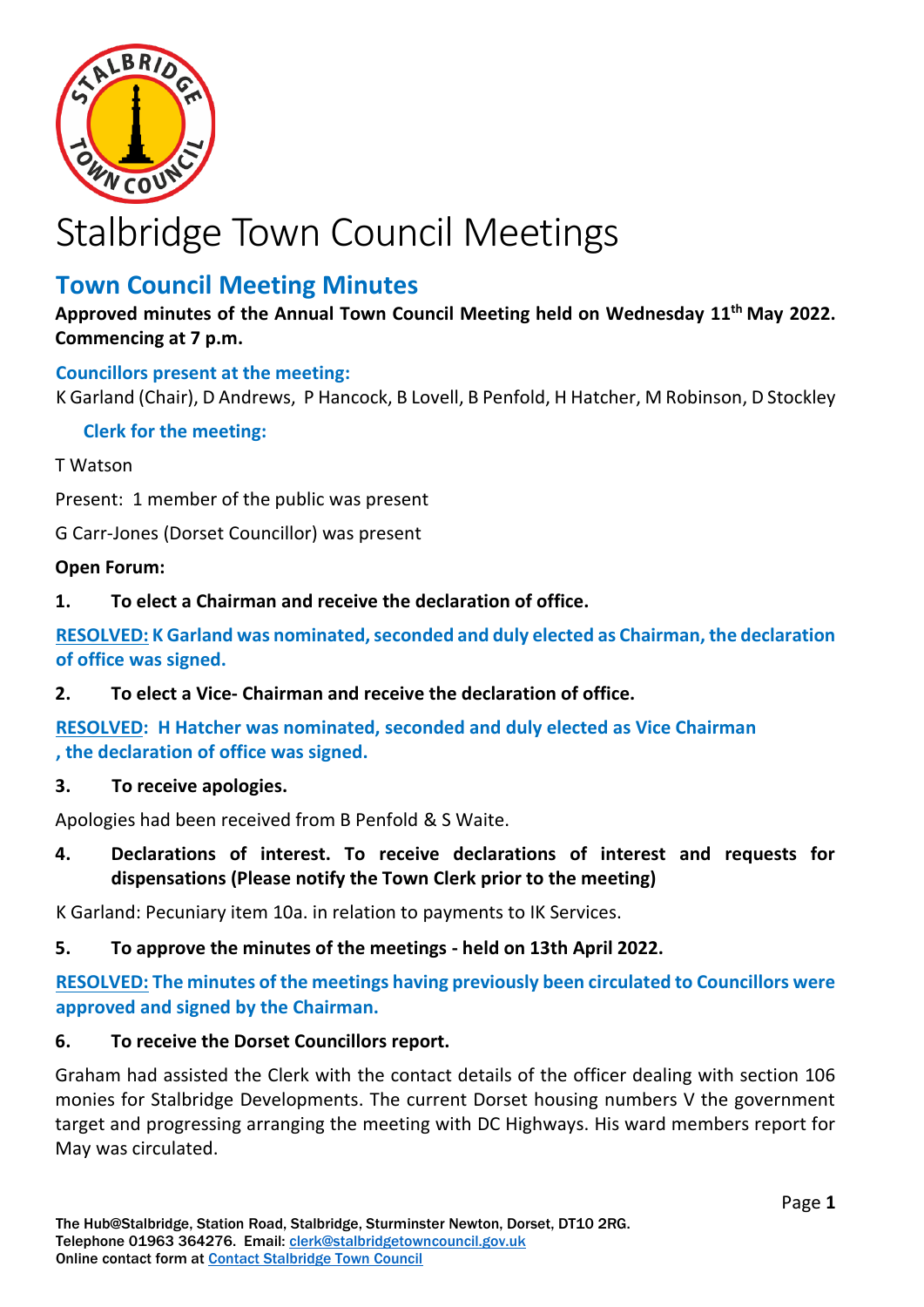# **7. To approve the updated letting terms for The Hub. KG, HH, PH**

Some comparisons were made with charges made by other local halls

**RESOLVED: The letting terms for The Hub were approved.** 

**8. Planning.**

# **a) Recent planning decisions of Dorset Council**

None.

# **b) Report on responses to planning consultations made by the POSAG**

P/LBC/2022/01568 Erect two storey extension, relocate existing external doors & install new windows. Carry out internal alterations. Carry out external alterations to ancillary barn for a replacement roof, installation of PV panels & vertical blade wind turbine. Antioch House Eastop Lane Stalbridge Weston Dorset DT10 2SF

POSAG COMMENTS: - Apart from the 2-storey extension being added, the remainder of the building changes at this site appear to follow existing building profiles. The majority support this application.

P/ADV/2022/00942 Continue to display 2 No. advertising signs. Deacons Mill Farm Thornhill Road Stalbridge DT10 2SQ POSAG COMMENTS: - Support the application

# **c) Appeals and matters of report from previous applications**

None.

# **d) Members planning matters of report**

None.

# **9. Town Clerks report & Correspondence: As detailed in annex 1a.**

Clerks report: Vandalism – 2 reports have been made to 101 and regarding vandalism and damage. The liquid soap and hand sanitiser being emptied in the public WC's at station Rd car park and one dispenser is now broken. The Cable on the SID has been cut

Correspondence:

Guggleton Farm arts – Request that the Payment of the mens shed grant by paid to The Gugg. Clerk instructed to reply.

David Sidwick (Police & crime commissioner) – Update. Noted

N Eastgate – TC consultation regarding request to close the road at Anglsey cottage for a Platimum Jubilee celebration. Noted

J Ralph – Request for additional finance for the Platinum Jubilee celebration printed promotional material. Agreed to fund as the Town Councils final contribution to the project

# **10. Finance.**

# **a) To receive a list of payments made under the scheme of delegation.**

| <b>Four Counties Services Ltd</b> | IT Support April 22       | £108.54 |
|-----------------------------------|---------------------------|---------|
| <b>Four County Services Ltd</b>   | Broadband & Voip April 22 | £100.80 |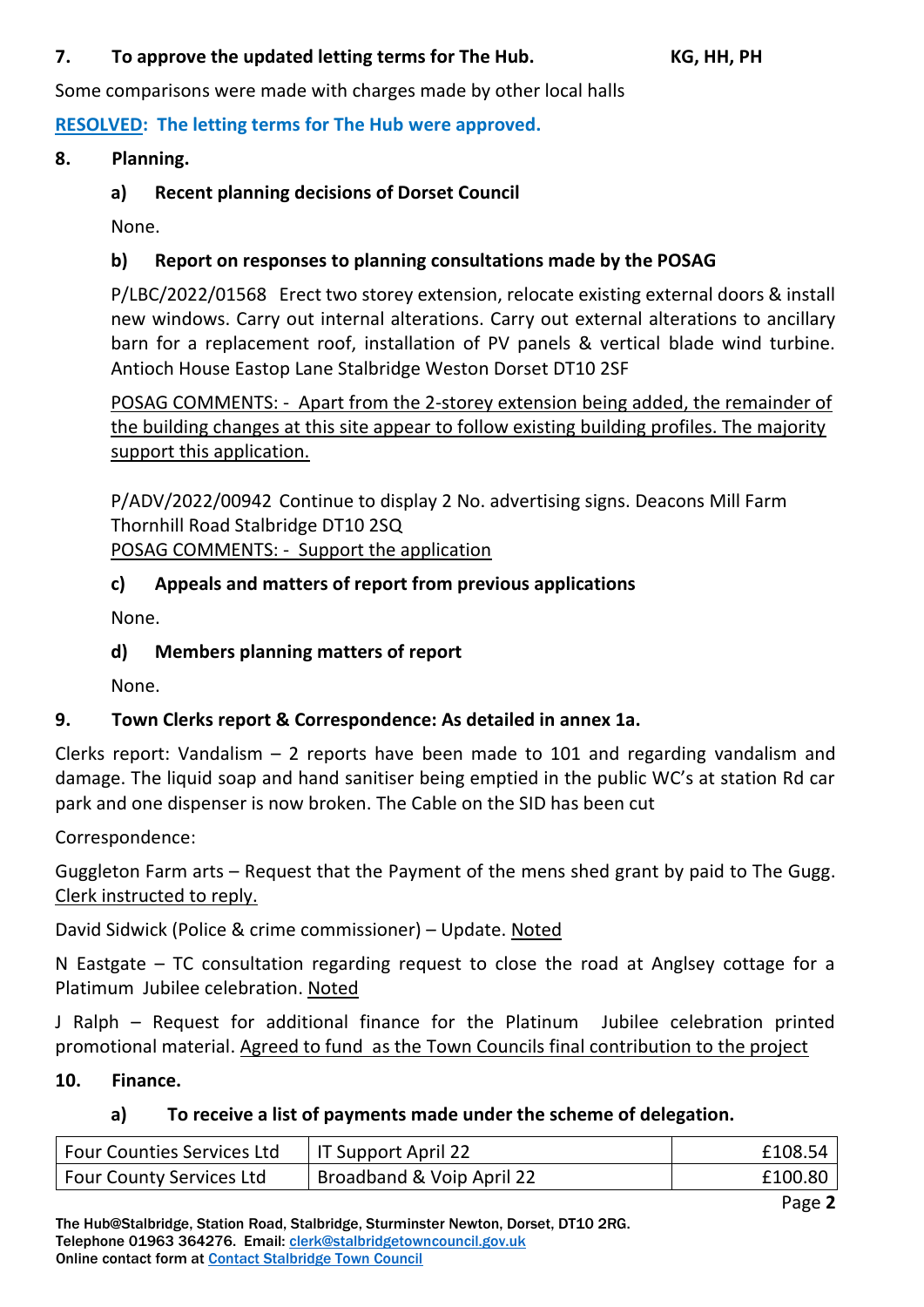| <b>JFDP</b>             | web authoring (April)                 | £288.00   |
|-------------------------|---------------------------------------|-----------|
| <b>Tesco Mobile</b>     | Mobile phone May 22                   | £12.99    |
| <b>IK Services</b>      | <b>Street Cleaning - April 22</b>     | £2,616.67 |
| <b>SEE</b>              | Electricity public WC's               | £69.21    |
| <b>Dorset Council</b>   | Hub rates 3 of 10 due 01.06.22        | £749.00   |
| <b>Dorset Council</b>   | car park rates 3 of 10 due 01.06.22   | £469.00   |
| <b>JFDP</b>             | Jubilee promo printed material        | £148.79   |
| <b>Stalbridge Hall</b>  | Hall hire 3 meetings                  | £120.00   |
| Westfield 4 schools     | Jubilee bookmarks                     | £179.23   |
| <b>Clerk</b>            | Salary May 22                         | £1,236.43 |
| <b>Assistant Clerk</b>  | Salary May 22                         | £469.73   |
| <b>HMRC</b>             | Tax / NI May 22                       | £233.65   |
| <b>DC</b>               | Pension May 22                        | £410.79   |
| N Eastgate              | Broom Handles for Jubilee flags       | £74.97    |
| Stalbridge PF trust     | Balance of 21.22 Grant                | £2,219.98 |
| R Sharp                 | Grass cutting STC & DC 05/04-24/04/22 | £2,394.00 |
| T Watson in lieu Comax  | lockable SS soap dispenser            | £44.29    |
| <b>PWLB</b>             | Loan                                  | £3,614.42 |
| <b>Bankline</b>         | March                                 | £25.85    |
| <b>Bankline</b>         | April                                 | £25.40    |
| <b>British Gas lite</b> | Electricity hub 05.04-07.05.22        | £106.31   |
| <b>British Gas</b>      | Gas hub 02/04-01/05/22                | £53.08    |

**RESOLVED: List of payments made under the scheme of delegation received.**

**b) To approve a transfer of £20,000 from the deposit to the instant access account to cover day to day running expenses.** 

**RESOLVED: Transfer of £20,000 from the deposit to the instant access account to cover day to day running expenses approved.**

**11. Review of representation on or work with external bodies and arrangements for reporting back.**

**RESOLVED: Members to report back via members matter of report at meetings and the following appointed:** 

| <b>Allotment Soc. D Andrews</b>                                             | <b>Playing Fields: R Lovell</b>                    |
|-----------------------------------------------------------------------------|----------------------------------------------------|
| <b>DAPTC Area: S Waite</b>                                                  | <b>Stalbridge Hall Management Ctte: D Stockley</b> |
| Henstridge Airfield C Cttee: B Penfold, H<br><b>Hatcher &amp; P Hancock</b> | <b>Auditor TC: H Hatcher</b>                       |
| <b>Youth Club: K Garland</b>                                                | <b>Trailway: B Penfold</b>                         |
| <b>Police Liaison P Hancock</b>                                             | <b>Health: T Bishop Travel: vacant</b>             |
| <b>ROWLO: J Wardell</b>                                                     | <b>Tree Officer: M Robinson</b>                    |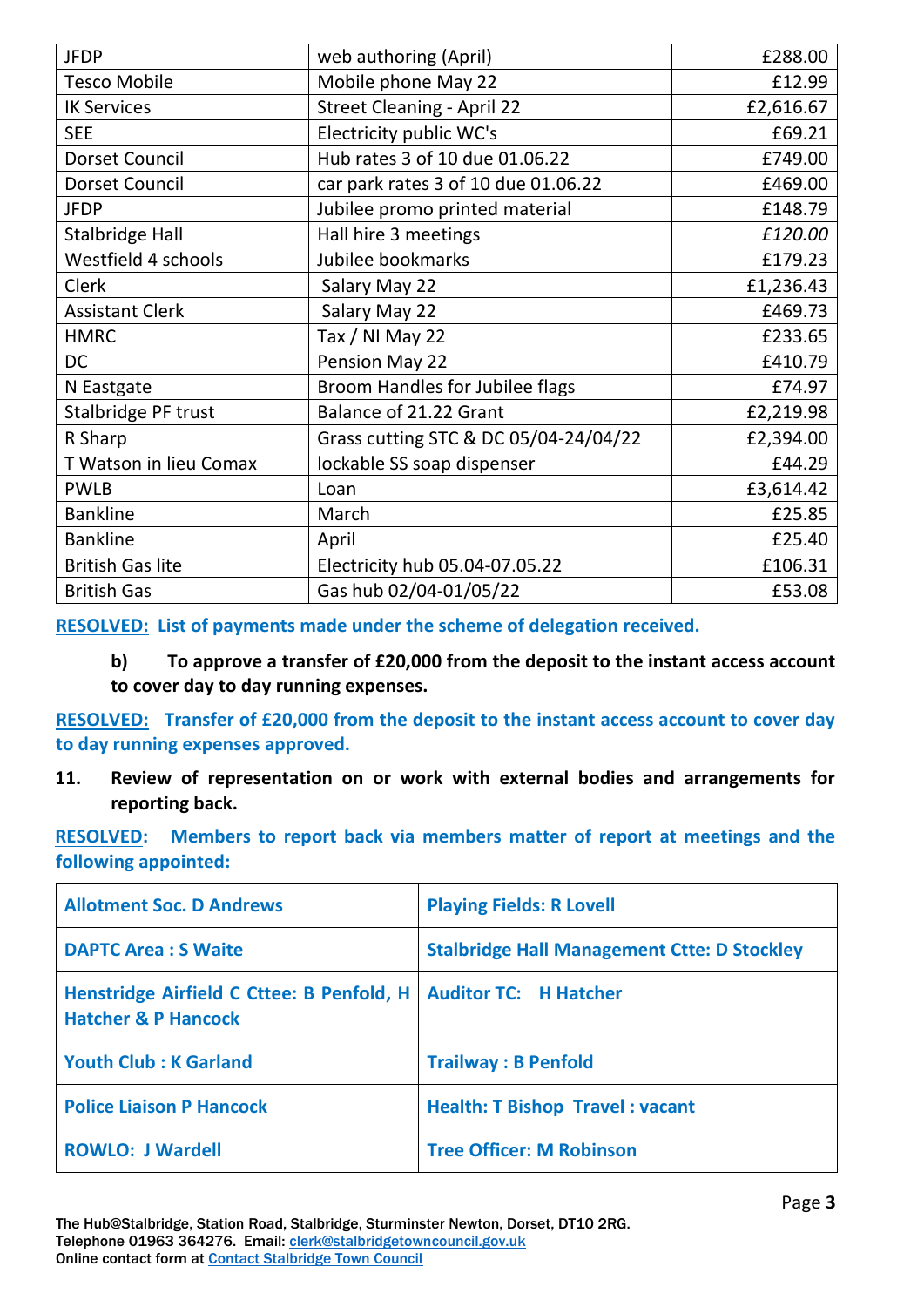**12. Review of delegation arrangements to committees, sub-committees, staff and other local authorities.**

**RESOLVED: That delegation arrangements to Committees and Working Groups as detailed in their terms of reference remain. The Clerk has no delegated powers as such, and the TC does not delegate any of its functions to other local authorities.**

#### **13. Review of the terms of reference for committees.**

**RESOLVED: That the existing terms of reference remain.**

#### **14. Appointment of members to existing committees.**

**RESOLVED: Planning & Open Spaces Advisory Group membership : P Hancock, B Lovell, M Robinson, K Garland, H Hatcher & S Waite.**

#### **RESOLVED: Stalbright P Hancock**

**RESOLVED: Archive: M Robinson** 

**RESOLVED: HR Committee H Hatcher , K Garland & B Penfold** 

#### **15. Appointment of any new committees in accordance with standing order 4.**

#### **RESOLVED: No new committees appointed**

#### **16. Approve the terms of reference for any new committees.**

Not required see above

#### **17. Review and adoption of appropriate standing orders and financial regulations.**

Members have access on the web site to the Standing orders and financial regulations. Both have reverted back to original since their temporary amendment in relation to the coronavirus act 2020.

#### **RESOLVED: That the existing Standing Orders and Financial Regulations remain.**

**18. Review of arrangements, including any charters and agency agreements, with other local authorities and review of contributions made to expenditure incurred by other local authorities.**

#### **RESOLVED: That no charters or agency agreements are in place.**

#### **19. Review of inventory of land and assets including buildings and office equipment.**

The additions of £2,110.96 and disposals of £1,775.24 were noted. An annual review of the assets in physical terms will be done over the summer and during the year rolling inspections are carried out.

# **RESOLVED: To approve the changes to the inventory of land and assets including buildings and office equipment.**

#### **20. Confirmation of arrangements for insurance cover in respect of all insured risks.**

The Clerk advised that the insured value exceeds the fixed asset value. Amendments have been made to the policy to reflect the purchases and disposals. The current policy is due for re-newel in June and will be brought to Council at the June meeting.

#### **RESOLVED: The arrangements for insurance cover in respect of all insured risks was confirmed.**